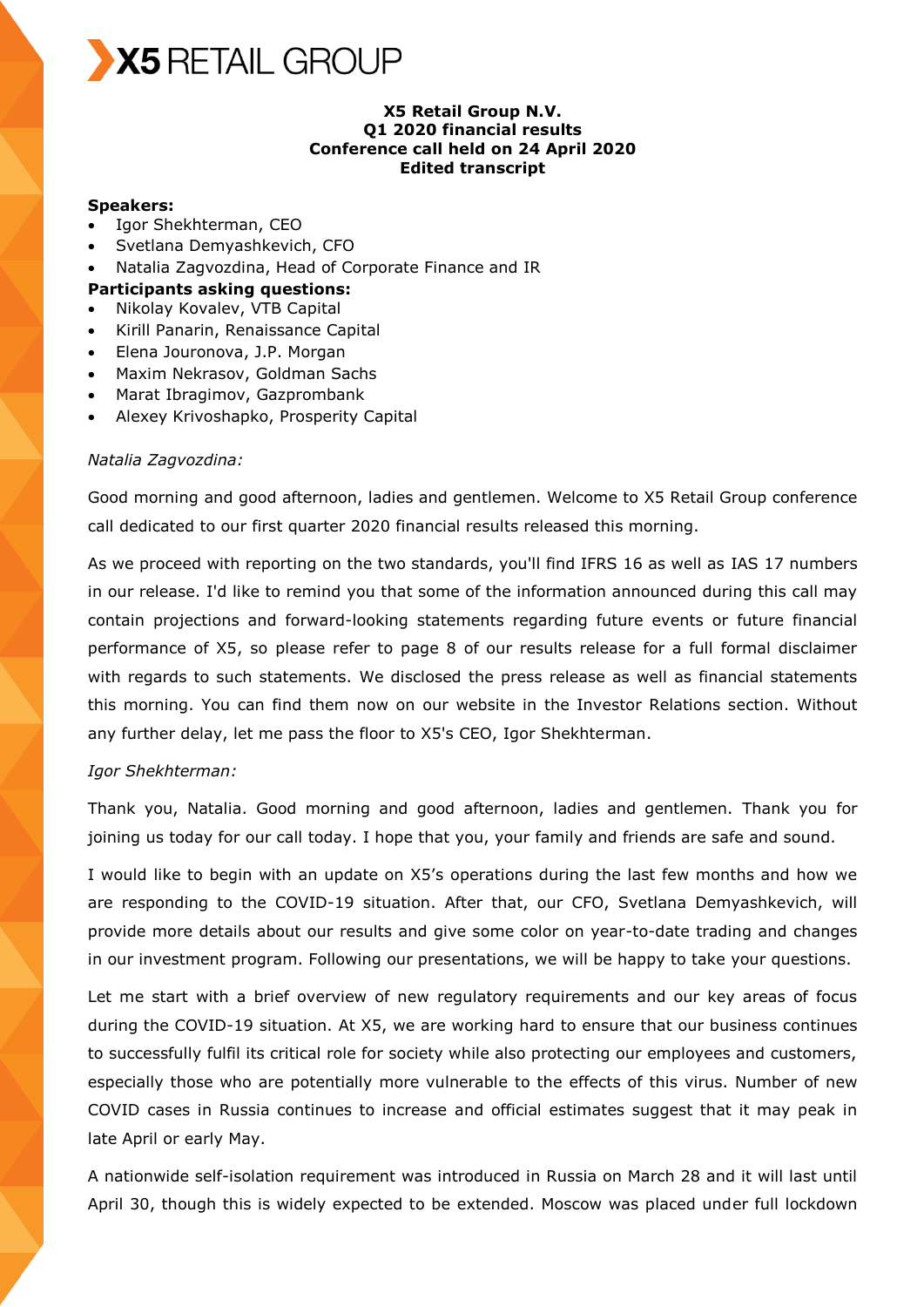on April 13th. On the back of these events, we had to deal with stock-up buying by our customers in the last two weeks of March. After the initial stock-up period, we began to see less frequent customer visits to stores, but a much larger basket. This was the result of consumers' response as the self-isolation regime progressed in April. We also see that our proximity stores are demonstrating higher LFL revenue in April, benefitting from their convenient locations. Our express delivery and online operations are seeing the record-high demand. I will talk about this in more detail later.

The current restrictions on people's mobility aim to prevent the spread of the virus. At the same time, grocery stores and pharmacies across the country remain open, along with health care institutions and a few other government sectors.

On April 15th, Moscow and a number of other regions introduced a digital pass system for residents and private cars. However, visiting a local grocery store or pharmacy by foot does not require a pass. The new system requires companies, including X5, to issue special passes for the lockdown period for store personnel, drivers, as well as key office workers. We have had no problems getting the required passes for our employees as we were prepared in advance.

Given the recent developments and new regulations, we have established working groups, assessed key operating risks areas and developed emergency plans for our operations to provide sustainable service to our customers.

We are in a constant and constructive dialogue with the authorities. Thanks to the active participation of the Ministry of Industry and Trade of Russia, as well as the Moscow Department of Trade, we have been able to develop a measures designed to help retailers adapt to the challenges. We have jointly set up a system of emergency think-tanks with state bodies at the federal and regional levels. This has enabled us to quickly address emerging problems and find solutions.

Today, the key priority for X5 is to provide a safe environment for our customers and employees, expand our digital solutions and maintain the efficient operations of our supply chain. These three elements will ensure that our customers have access to fresh food and essentials. Our operational personnel are on the front line for delivering an regular supply of food to more than 70 million people in Russia. I would like to take this opportunity to once again publicly thank our store and logistics workers, who have kept up their hard work and dedication during the lockdown period.

Now I would like to say a few words about the changes in customer behaviour that we have seen since the start of the coronavirus outbreak. Since March, we have seen an increase in demand, with sales peaking on March 15-17. Sales of high-demand products such as buckwheat, cereals and canned meat over the course of that week exceeded normal levels by dozens of times, but later normalized.

In the end of March, we noticed decreasing traffic both in Moscow and in the regions across all formats. As customers started to prioritize safety, their trips to stores became less frequent, but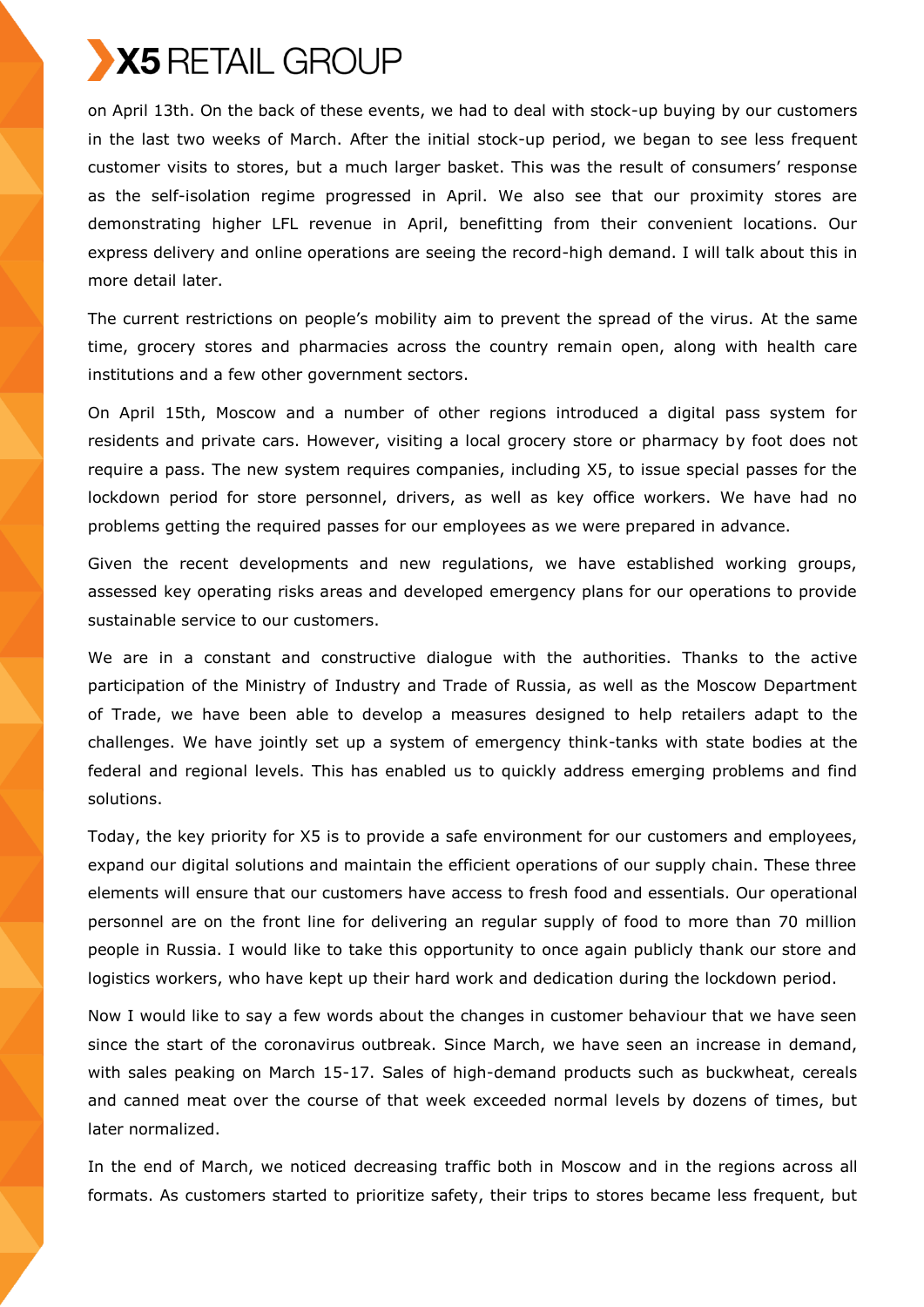value of their baskets increased well above the traffic decline. We believe this is because food retailers currently cover additional demand previously satisfied by the HoReCa sector. This would also explain why our customers are now buying a wider range of SKUs.

I want to provide some additional color on the structure of demand. To date, we have seen no decline in the share of fresh products, fruit and vegetable in our sales. Consumers continue to buy these products from us and we are happy to supply them with fresh and healthy products. We have also seen no trading down by our customers as yet.

After the introduction of self-isolation restrictions in Moscow from March 28, and a full lockdown from April 13, we saw a deeper decline in customer traffic in our supermarkets and hypermarkets located in shopping centers. At the same time, LFL performance at our Pyaterochka proximity format is positive.

Now I will say a few words about the results of our digital and online services. Today everything related to digital transformation is becoming even more relevant. Thanks to the digital transformation projects that X5 implemented last year, 97% of our office personnel are already working remotely. As customers look for more digital solutions during the pandemic, X5 is able to support them with delivery services. We see significant opportunities for the growth of our online supermarket Perekrestok.ru and express delivery from Pyaterochka and Perekrestok stores, which have seen significant growth in the last two months. We plan to develop these services more aggressively and we are considering reallocation of investments from store openings and renovations to growing our digital business in 2020.

I want to remind you that X5 has two different delivery propositions for our customers – express and stock-up. Perekrestok.ru aims to fulfil the stock up mission. During normal times we delivered orders in one or two days, but this is currently at 4-5 days due to the increase in demand. Our existing infrastructure was overloaded tenfold increase in demand. Each of the online orders placed in March-April is 1.3 times bigger compared with the normal basket in terms of the number of SKUs, which means more time is required to assemble each order and more space is needed in the delivery truck. Given these changed parameters, the number of online supermarket orders fulfilled daily has declined, but turnover of our Perekrestok.ru operations nevertheless increased by nearly 2.5 times year-on-year in recent weeks. The average check has also risen to around 4,500 rubles in the first three weeks of April compared to 3,800 rubles in February.

To meet the strong demand for large food product deliveries, we launched a new dark store in Moscow on April 10, almost 2 months ahead of schedule. Currently it is ramping up and delivers around 1,000 orders per day. Once it reaches full capacity, it will increase number of orders we can fulfil in Moscow by 40% to more than 10 thousand orders per day in the current situation with increased average basket. In times of normalized demand, our combined online supermarket infrastructure in Moscow and St. Petersburg will be able to fulfil over 16 thousand orders per day.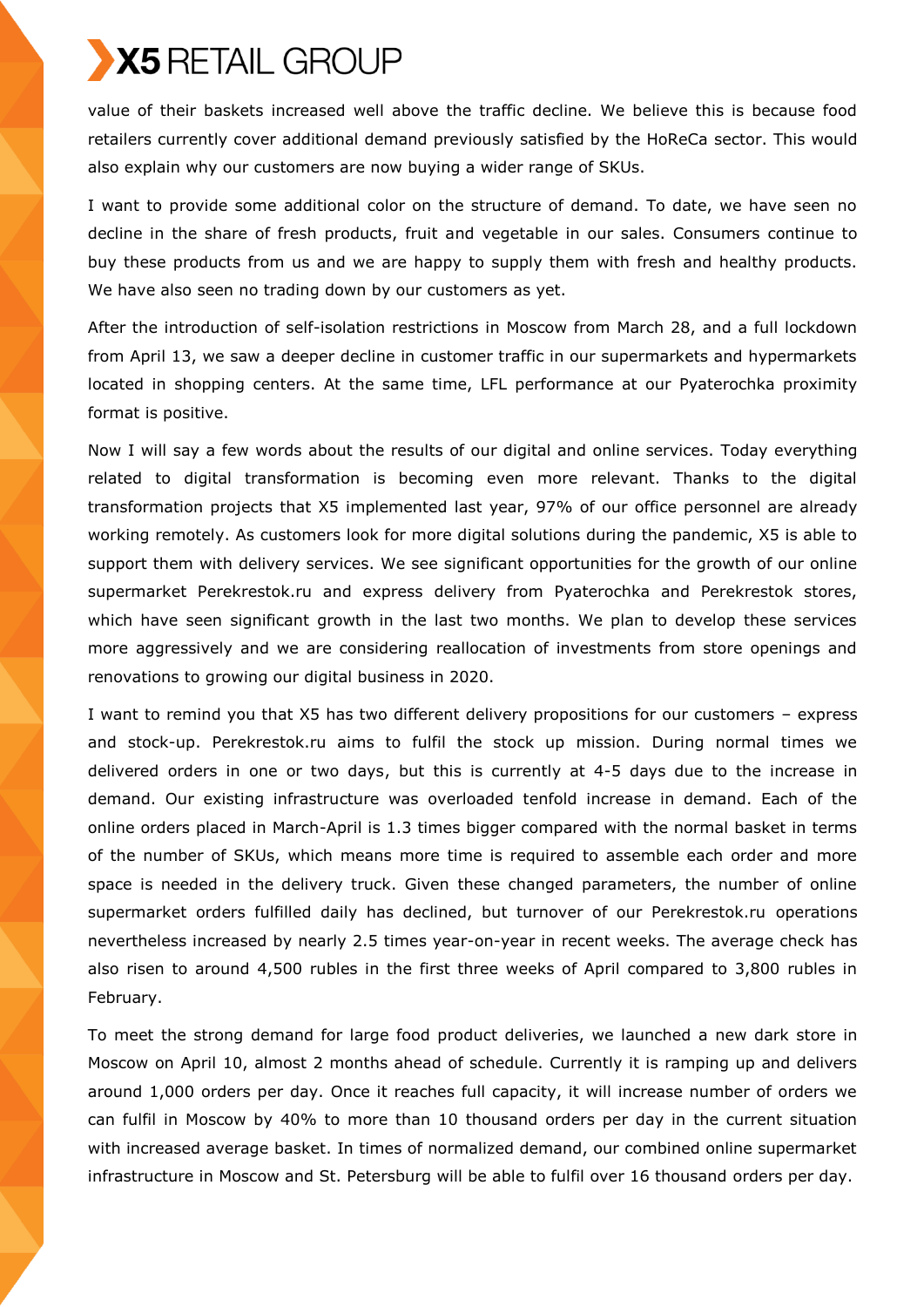In June, we will start Perekrestok.ru online sales in Nizhny Novgorod, where we will be using former Karusel hypermarket as a dark store.

To support growing demand, we have increased the number of pickers and couriers, as well as our own transport fleet by 20%, and also partnered with five transportation companies. Accelerated training has been launched for all new employees, as the effectiveness of a dark store depends on how efficiently the order pickers work. The online supermarket team now continues to work primarily on expanding capacity.

As of the end of March 2020 we saw unit economics improving at Perekrestok.ru, and we have stopped all digital marketing as it currently has no impact given current capacity limitations. We now expect the online supermarket's financial performance to be better than budgeted for 2020, and we have full confidence that the business will be profitable after three years of operations.

Another increasingly popular service is express delivery from stores. Today, the service is available from 131 Pyaterochka stores in Moscow and Moscow region, covering 100% of the city area inside the Moscow Ring Road. Currently, the number of orders is almost 12,000 per day, compared to 600 orders in February, the average check is around RUB 2,000. The service is also available in Kazan from 9 stores. We plan to enter St. Petersburg in May. The current demand for this service is exceeding our initial forecasts. If we see this demand as sustainable after lockdown is lifted, the number of stores with an express delivery option may be increased to 500 locations in up to ten cities by the end of 2020, compared with our original plan of 200 stores in six cities.

We also piloted a dark store model based on Pyaterochka stores in Moscow for our express delivery operations. We are very pleased with the results. Today five dark stores operate in Moscow. The first one we opened is now delivering up to 400 orders per day. By the end of May, we plan to add five more dark stores. The sales from these dark stores are several times higher compared to the sales previously generated by offline stores that were located in the premises. Capex to open a new dark store for express delivery compared with a regular store is several times lower, which presents an interesting opportunity from the capital allocation perspective.

In addition to the development of express delivery based on Pyaterochka, we are currently piloting the same service for Perekrestok supermarkets at an accelerated pace, which is called Perekrestok.Bystro. A pilot was launched last week in 9 stores in Moscow. By the end of May, the service will cover the entire Moscow city area and will expand to other cities by the end of 2020.

At present, our digital businesses Perekrestok.ru and Pyaterochka express delivery are handling a combined more than 20,000 orders per day in Moscow.

To conclude, I will say a few words about our initiatives in the social area. Supporting local communities in which we operate has always been a key part of our sustainable development strategy. Our Smart Kitchen is donating 500 ready meals every day to doctors and medical staff in four Moscow hospitals. We also donated 3,500 food sets for doctors of the Research Institute of Emergency Medicine and their families through the Basket of Kindness project. Every week we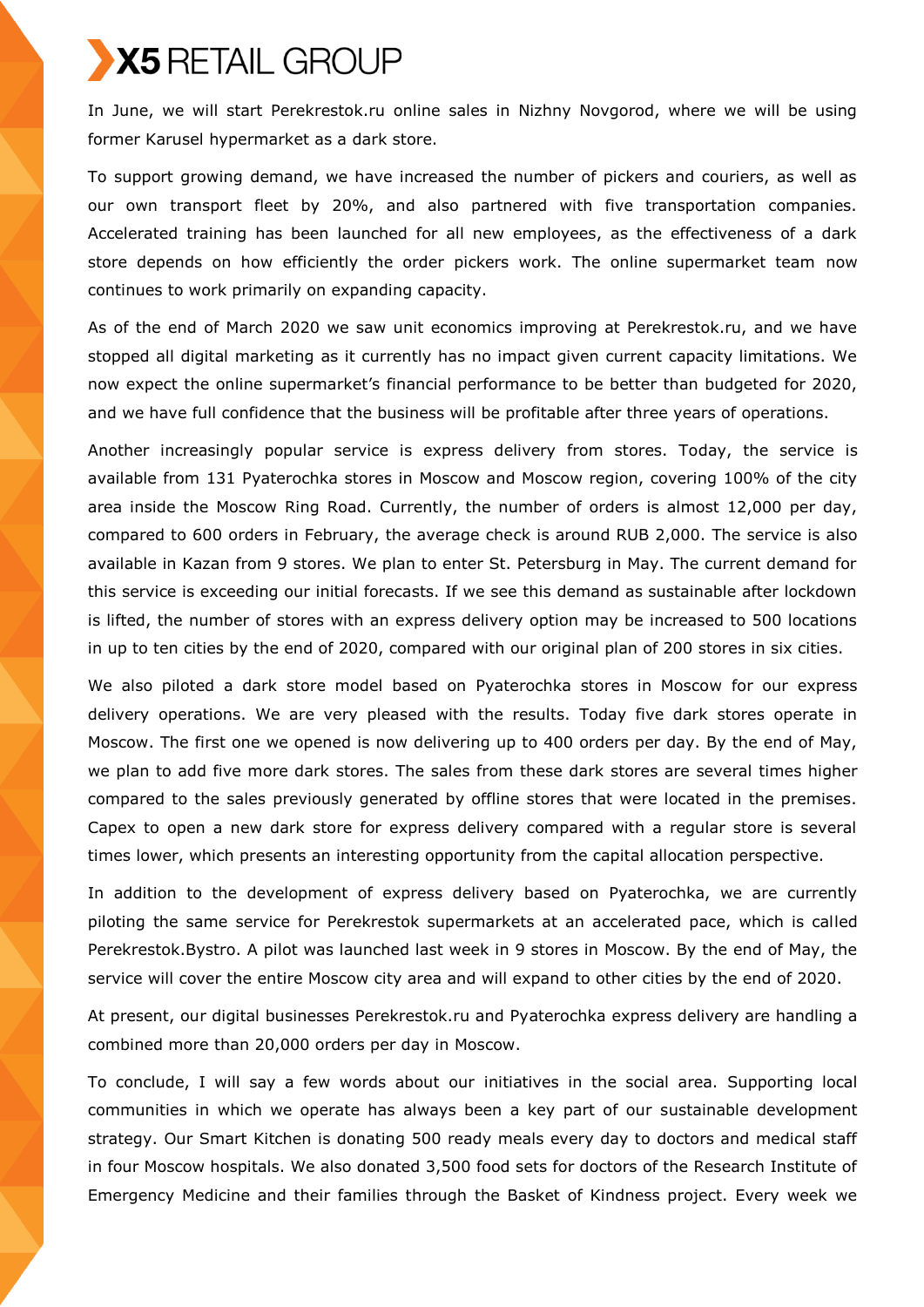deliver food sets to the doctors and medical staff of 9 Moscow laboratories that conduct research on coronavirus infection. We also offer ambulance crew members free snack kits on the daily basis at our Karusel hypermarkets.

We also continue food donations to elderly people and those in need through our Basket of Kindness program. Since March we have already provided 7,900 food sets to people in need in Tula, Moscow, Moscow region and St. Petersburg. We provide additional discounts to volunteers who help the most vulnerable citizens in the current situation.

The first hours of trading at our stores have been prioritized for the use of elderly people who are potentially most vulnerable to the virus. We also offer free delivery service for pensioners in Moscow via our Pyaterochka express delivery. The format has launched a hotline for pensioners, where they can leave a request for a set of products, which is processed by the volunteers. Perekrestok also launched a special hotline for pensioners in Moscow and St. Petersburg. Our initiatives also include trading with a zero retail mark-up for a number of socially important goods, which was necessary to support low-income groups of customers. This is our joint initiative with Magnit which was later on supported by other key players. In this situation, we decided to do this together, recognizing our responsibility as the sector leaders.

To conclude, I would like to say that I am proud of our staff who are on the front lines serving our customers when they need us most, and whose efforts are truly heroic.

Now I would like to hand over to X5's Chief Financial Officer Svetlana Demyashkevich. Thank you for your attention.

## *Svetlana Demyashkevich:*

Thank you, Igor. Good morning and good afternoon ladies and gentlemen, thank you for joining our call today.

Since Igor gave a detailed update on the current situation, I am not going to give a long introduction. What I would like to do is to briefly go through the market environment, changes in our expectations for 2020 due to coronavirus situation and market changes, provide an overview of our financials, month-to-date results in April and then move on to the Q&A session.

To begin with, let me remind you that X5 is reporting results with year-on-year comparisons against a very solid first quarter of 2019, when food inflation was on the rise, our proximity operations started to see the results of their shrinkage reduction efforts, our supermarket operations were in high demand and performing very strongly on the back of their attractive CVP and when Karusel hypermarkets were not yet undergoing a transformation.

During 2019, as you remember, we continued to invest in prices to sustain positive price perception among our loyal and our new customers, which helped us to continue to generate positive LFL traffic in Q1 2020.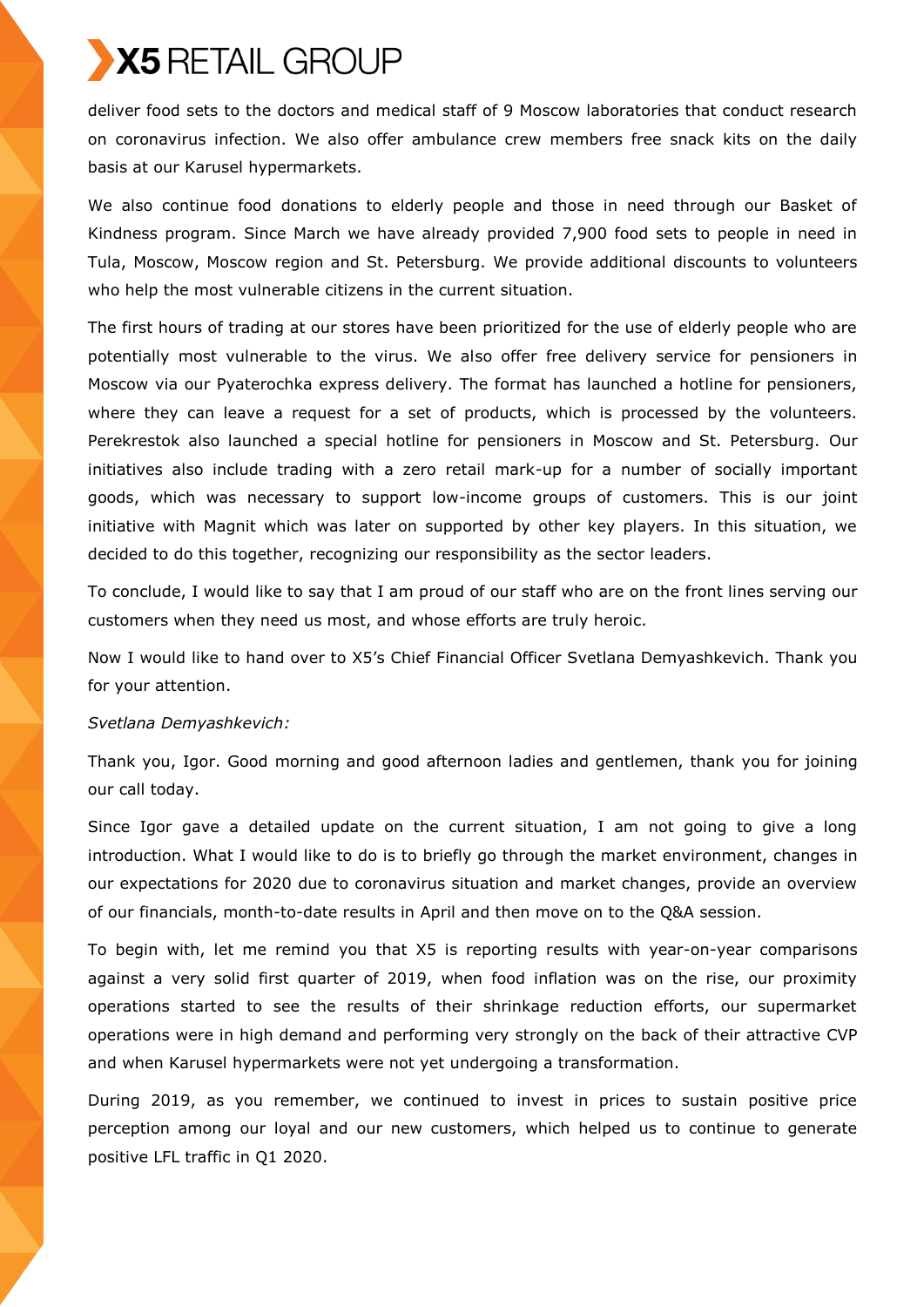

However, the effects of operational changes at the Pyaterochka level that made shrinkage reduction possible during 2019 have now stabilised and this factor did enhance our margins in Q1 2020. Furthermore, food inflation for the entire retail industry in Q1 2020, before the impact of COVID-19 and FX factors in March, continued on a downward trend. This has made year-on-year comparisons tougher for the entire sector.

Having said that, I want to highlight that X5 delivered very good growth and solid profitability in the quarter, benefitting from good LFL customer inflows to our proximity stores and supermarkets, thanks to improvements in labour productivity on the back of various measures to better incentivise and engage our operational personnel, reflecting our focus on product assortment and quality of goods we offer to our customers. We are also satisfied with how the company is performing operationally and financially amid the COVID-19 situation. I will elaborate on this later.

I will now say a few words about the external environment in Q1. In Q1 2020, food inflation decelerated further to 2.0% from 3.5% in Q4 2019 y-o-y. However, it started to increase in March and reached 2.2% y-o-y after hitting a low of 1.8% y-o-y in February. Key factors driving the acceleration were seasonal dynamics and rouble depreciation on the back of lower oil prices.

Growth in consumer demand accelerated to 3.5% y-o-y in January-February 2020, from 1.6% in Q4 2019. The main factors behind the acceleration were a declining trend in food inflation and an increase in wages as well as the calendar effect in February due Russia having to two more days off than in 2019. Demand in March was abnormal starting from middle of March, driven first by the expectations of and later by the introduction of lockdowns. Demand remained high in April, with a clear trend towards less frequent store visits but a larger basket.

Consumer sentiment was improving in Q1 2020 from -13% in Q4 2019 to -11%. We think this indicator probably does not reflect the change in sentiment in the second half of March related to the COVID-19 situation.

Moving on to changes in our expectations for 2020. Internally, we have developed two main scenarios regarding inflation, nominal disposable income growth, oil price and the rouble exchange rate in order to assess the potential impact on our operations and our financial results forecast in 2020.

We are currently going with the base-case scenario, which I will discuss in some detail. Under this scenario food inflation is 3-4% for 2020, taking into account changes in the oil price and rouble exchange rate.

Under our base-case scenario, we are not expecting significant changes in revenue growth for the full year compared with our original budget. But after a strong start of the year we do not rule out a slight deceleration in the revenue growth rate in Q2, cycling off customers' stockpiling in previous weeks and reflecting a recovery of HoReCa volumes, which currently food retailers address, together with food delivery services.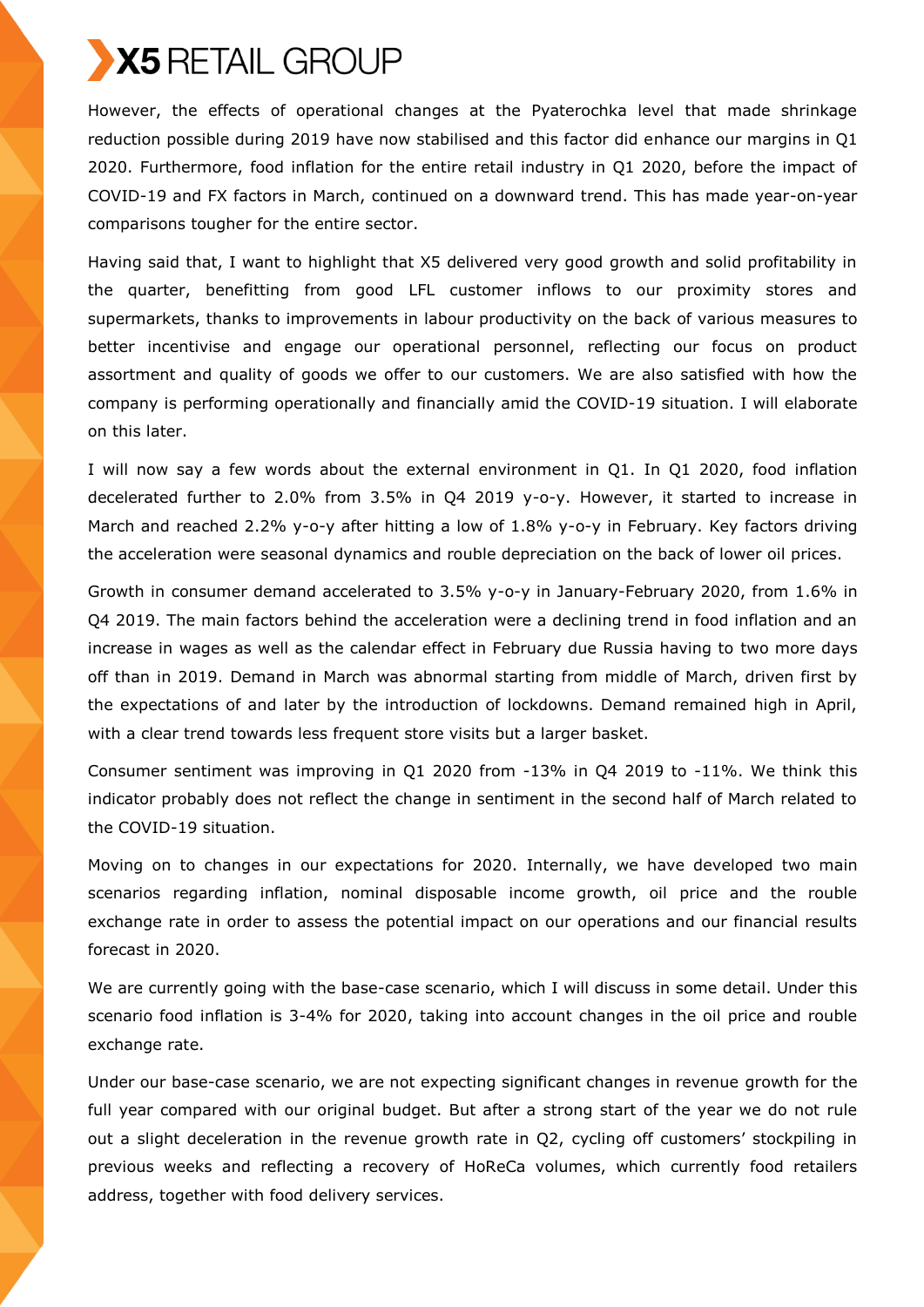A general macro slowdown in Russia after the COVID lockdown may result in lower purchasing power of the population, which may impact overall demand for food as well as lead to trading down by consumers. So far, we have not seen these trends. If indeed, consumers' income will suffer, our Pyaterochka format will be better positioned compared with supermarkets due to price advantages to consumers.

You have seen in our operating results that the COVID-19 situation boosted demand and our sales in March. But we also had to take measures to ensure the safety of customers and our personnel, which requires additional expenses on disinfection and logistics. In line with other federal retailers, from mid-March we introduced temporary employee bonuses in stores and in supply chain, which will be paid during the coronavirus lockdown, which is currently due to end of April.

At the same time, we see positive operating leverage effect, which helps to offset higher operating costs. We have started negotiations to receive better terms with landlords, especially for stores with significantly decreased traffic, for example in shopping centres and our formats and business units are fully focused on minimising operational expenses wherever it is possible without sacrificing the safety and quality of our operations.

As you can imagine, it is currently difficult to estimate the potential impact of the coronavirus and macro situation on our absolute annual EBITDA, as the situation is changing very rapidly. However, our internal targets for EBITDA profitability for the year are at this time unchanged. I will comment on our investment programme for the year a bit later in my speech.

Turning to X5's financial performance during the quarter. Revenue increased by 15.6% on the back of positive like-for-like sales of 5.7% and a 11.0% rise in selling space. Our store openings as well as refurbishments were implemented in line with our original plans in Q1.

X5's like-for-like sales growth accelerated quarter-on-quarter to 5.7% in Q1 2020. LFL traffic and basket growth accelerated in Q1 2020 to 3.7% and 1.9% y-o-y, respectively. In January-February, LFL traffic was the main driver of LFL sales growth, while in March LFL basket became the main driver due to stocking up by consumers amid the COVID-19 situation.

Looking at margins in the first quarter. Gross profit margin decreased by 43 basis points to 24.3% in Q1. The margin decrease was mainly driven by the difference in food inflation levels in Q1 2020 and Q1 2019, continued targeted price investments in January and February, as well as higher logistics costs due to measures taken to ensure uninterrupted supply chain operations while protecting employees' health as the impact of the coronavirus pandemic caused significant spikes in demand. Our share of promo remained at around 35%, as planned, and was unaffected by the COVID-19 situation. Shrinkage as a percentage of revenue was stable compared with Q1 2019.

In Q1 2020, our cash operating expenses decreased by 27 basis points year-on-year as a percentage of revenue. Our staff costs stabilised as a percentage of revenue, even including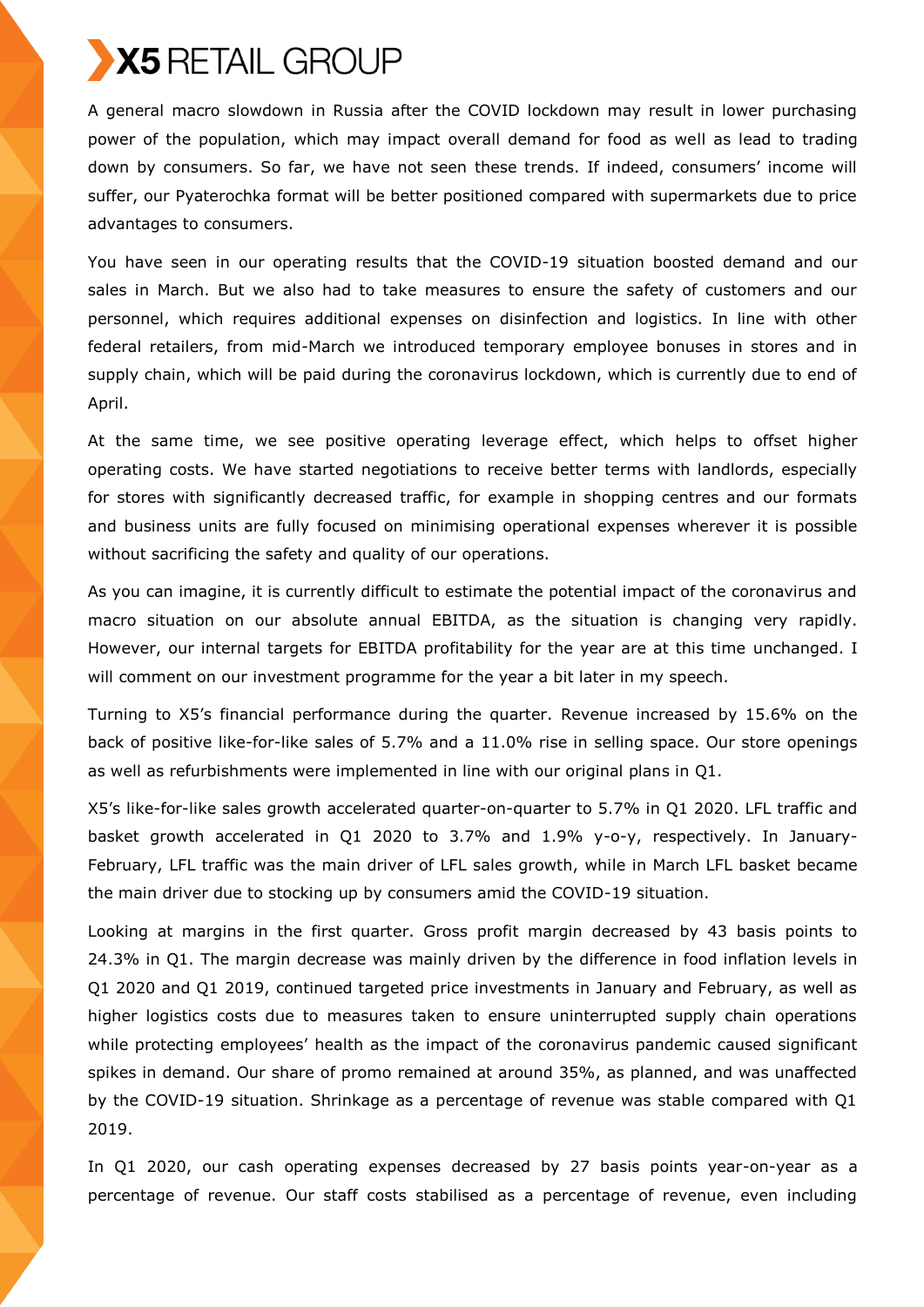additional operating personnel motivation in the second part of March, because during 2018 and 2019 we managed to bring average wages for in-store personnel in line with market average benchmarks and the company is now enjoying fairly low personnel turnover and also higher labour productivity.

The share of lease expenses and utilities costs in revenue decreased, reflecting positive operating leverage effect and the positive weather factor compared with Q1 2019. Our negotiations with landlords had not yet impacted our rental rates in March. We expect to see these results starting from April.

Adjusted EBITDA in Q1 2020 increased by 11.9% year-on-year. Our adjusted EBITDA margin decreased by 23 basis points to a very healthy, I would say, 7.0%, reflecting gross margin performance and helped by the positive operating leverage effect.

In Q1, we continued to accrue LTI expenses covering the new LTI programme. LTI and sharebased payments expenses totalled RUB 495 mln. Let me remind you that the LTI targets are (1) maintaining market leadership by revenue and (2) achieving leadership in terms of EV/EBITDA multiple relative to peers. Accruals will continue in approximately same quarterly amounts during 2020 if both targets are achieved.

Depreciation, amortisation and impairment costs increased as a percentage of revenue by 32 basis points versus the same period last year to 3.4%. This was mainly due to revenue growth outpacing the growth of gross book value of assets as well as impairment and accelerated depreciation of non-current assets as we continued to transfer Karusel stores to Perekrestok, in line with the transformation plan.

Net finance costs decreased by 6.1% year-on-year as our weighted average effective interest rate decreased on the back of the key policy rate dynamics in Russia, as well as actions taken by X5 to minimise interest expenses through debt portfolio maturity and a combination of bank debt and bond issuances.

We currently see no issues with accessing rouble liquidity either from banks or on the domestic bond market. Today the regulator reduced the key rate by 50 b.p. to 5.5%.

In Q1, the company's net profit adjusted for the effect of the Karusel transformation totalled 8.6 billion roubles, which represents a 1.8% net profit margin. The small y-o-y decline in adjusted net profit, apart from gross margin effect, is mostly related to the 1 billion rouble FX revaluation impact due to the significant FX weakness and volatility in March.

Turning to our balance sheet, our better working capital and operating cash flow generation enabled us to reduce our short-term debt and to reduce net debt/EBITDA to 1.5x. Going forward, we will aim to maintain this ratio below 1.8x.

I want to just say a few more word on cash flow. Net cash flow generated from operating activities in Q1 was 40.0 billion roubles, which is 22.8 billion roubles higher than a year ago.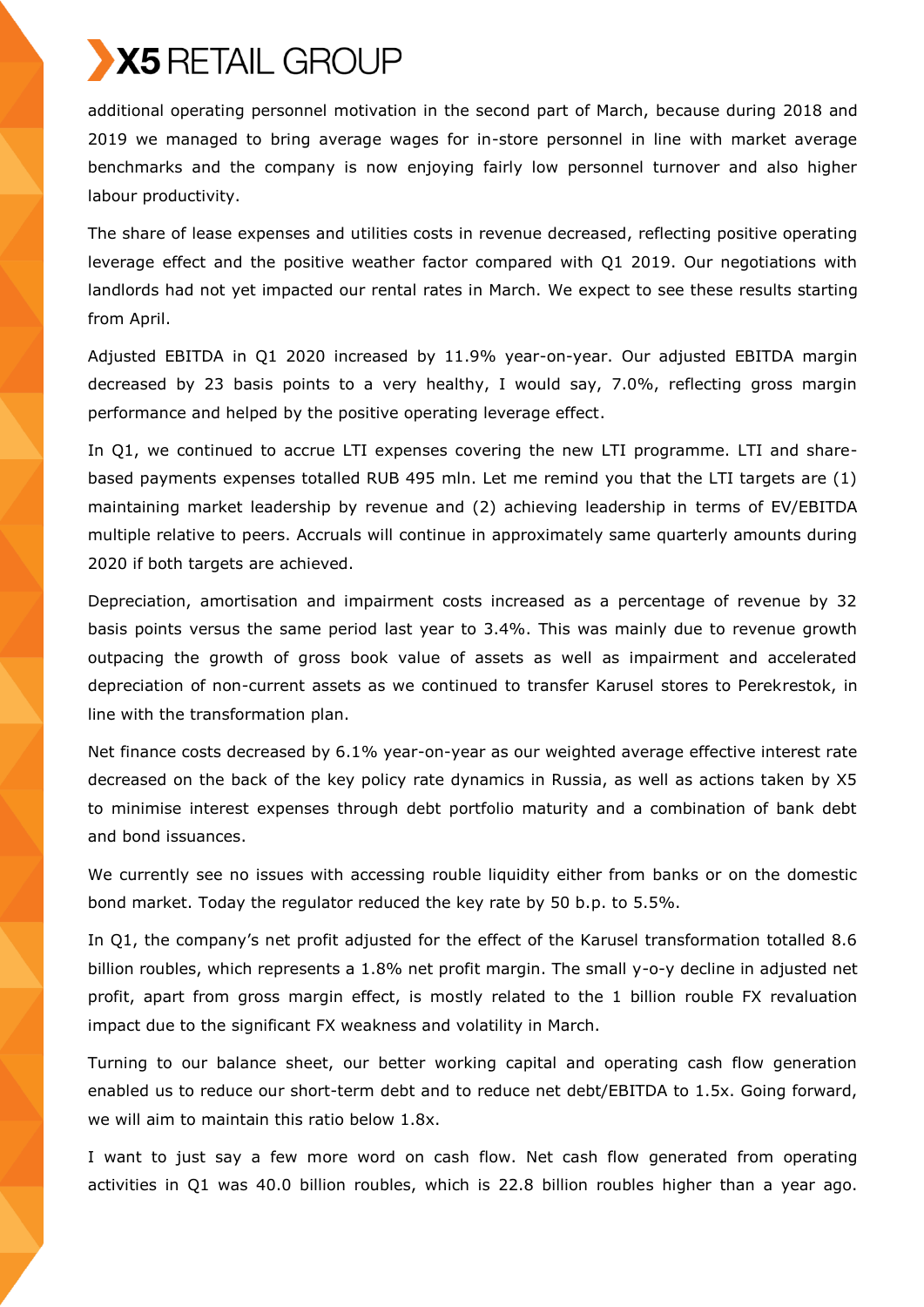Growth of the business, healthy profitability levels and better working capital were the main contributing factors.

The change in working capital in Q1 2020 was positive 15.1 billion roubles. This was mainly driven by the smaller decrease in accounts payable and inventories due to higher inventory turnover in March.

The changes in our Q1 2020 inventories reflect our ongoing efforts to improve inventory turnover across all formats as well as higher demand and faster product turnover in March 2020 due to the COVID-19 situation.

The changes in accounts payable reflect several factors. One factor is the growing share of fresh in our assortment, which implies faster payment terms as stipulated by the Retail Law. This trend is structural and very gradual. Another factor is a COVID-19 related increase in our buying activity in February and March in order to ensure sufficient stocks of high-demand goods had a positive effect on our payables in Q1 2020.

Let me say a few words about capex. X5's total capital expenditure in Q1 2020 amounted to 17.5 billion roubles. Approximately 44% of the quarterly capex went to expansion of our store base. We opened almost similar number of stores vs Q1 2019. The remaining capex included refurbishments for 261 stores (34% of capex), logistics (1%), IT (2%), maintenance (8%), and other investments (approx. 11%).

Let me update you on our capex programme for 2020. Initially, we planned to open around 2,000 gross proximity stores and supermarkets in 2020. In addition, we planned to refurbish around 1,300 Pyaterochka stores and about 30 Perekrestok supermarkets. Looking at the coronavirus situation, its effects and broad consequences for the economy and consumer demand, we now plan open 20-25% less stores than originally planned. We have also suspended store refurbishments to new concepts outside of Moscow and St Petersburg. The number of refurbishments will decrease by around 40 from what was initially planned. At the same time, we will continue investments into digital transformation and the development of digital services, which is particularly relevant to date. Igor spoke about this earlier. As a result, we expect a reduction in capex from the originally planned amount. Capex in 2020 should not exceed capex in 2019.

Finally, a few words on our month-to-date results. Demand in April remains elevated with a trend towards less frequent store visits but a larger shopping basket:

- Net retail sales (excluding VAT) grew by 17.5% year-on-year in the first 23 days of April.
- LFL sales growth was at 8.1%.

This concludes my brief presentation of the results, thank you for your attention and I will be happy to answer your questions.

*Natalia Zagvozdina:*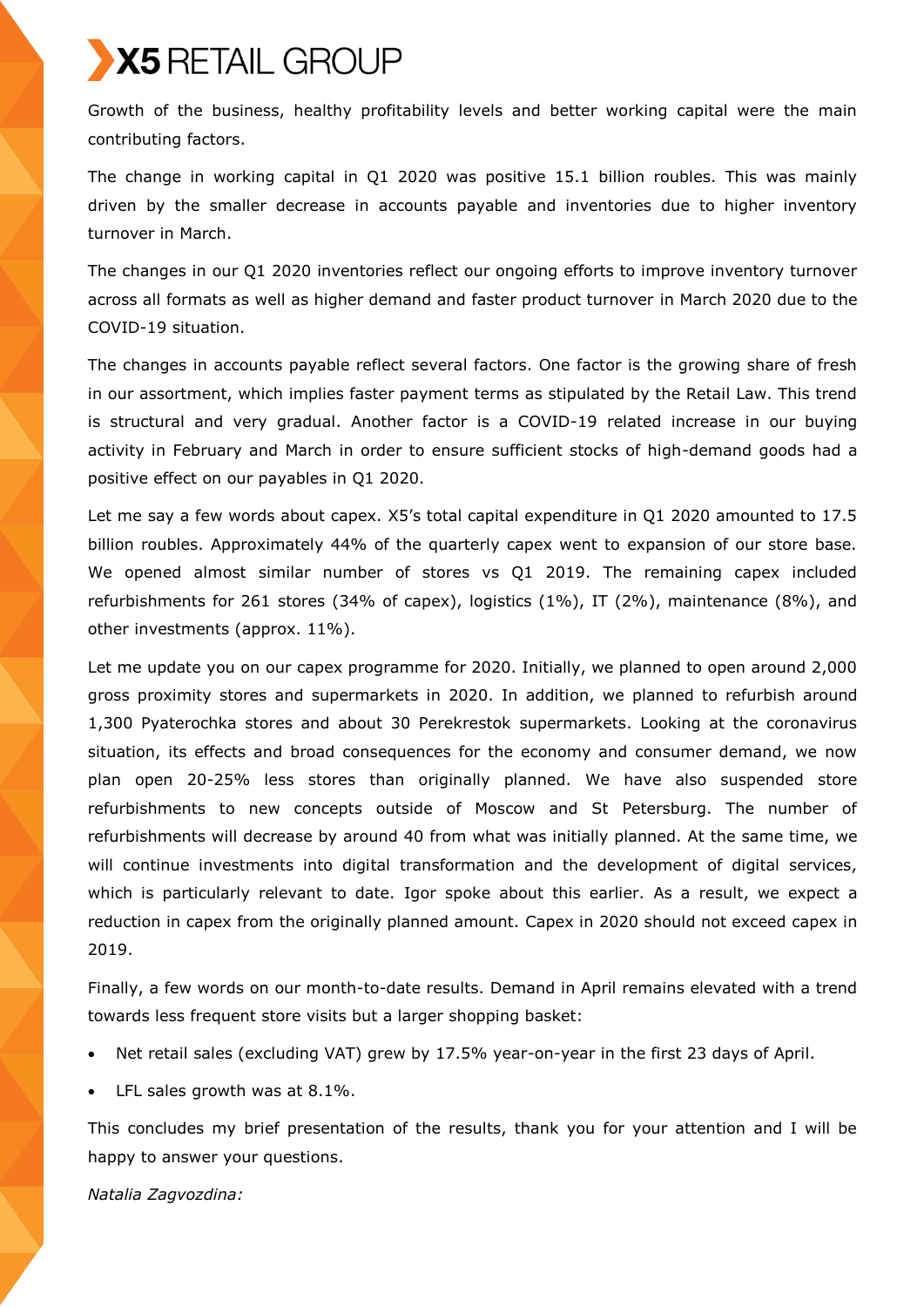Thank you very much, Svetlana. And operator, we could start the Q&A. But could I please ask the participants to limit themselves to two questions.

### *Operator:*

Thank you. Ladies and gentlemen we will now begin the question-and-answer session. As a reminder, if you wish to ask a question please press star one on your telephone and wait for your name to be announced. Please standby while we compile the Q&A queue. This will only take a few moments. If you wish to cancel your request, please press the hash key. Once again please press star one if you wish to ask a question. And the first question comes from the line of Nikolay Kovalev.

## *Nikolay Kovalev:*

I have 2 questions. First, the presentation was quite detailed. The first one is on the refurbishment program. So we already saw quite a significant amount of capital expenditures in the first quarter, almost RUB 6 billion. So I was wondering, can you help us understand to what level you lowered the average capex for the new concept? And can you share with us what are the like-for-like results of the refurbished stores? So results versus capex would be quite helpful for us to understand.

And my second question is on the different provisions that we saw in the last couple of quarters. It looks like the first quarter of 2020 is less impacted by the result, but can you also help us to understand if you anticipate any further provisions for part of sale or taxes in the upcoming quarters?

## *Svetlana Demyashkevich:*

Thank you for your questions. I will start with our new concept development. We're actually quite happy with the development and with the performance of the stores in the new concept. And of course, it's harder to judge by March and April, where we have elevated demand in all our stores. But I think that statistics were quite representative in January and February, where we already saw around 10% additional like-for-like sales as a result of this new concept refurbishment in the existing stores. So actually it is in line with our expectations, in line with our budgets. And that's why before the development of the COVID-19 situation, we were planning to proceed with our refurbishment program and opening new stores in the new concept. But as I commented, understanding that recent situation will probably affect the income of the population and overall demand. And in our stores, we think that we should be more careful with the refurbishments. And first of all, we want to focus only on Moscow and St. Petersburg and to decrease the number of refurbishments in other regions of Russia.

In terms of capex per store for this new concept, actually, our aim is to keep capex per store at the level very close level to the capex we had previously for our stores, maybe just slightly higher, around 5 percent. So we do not expect significant impact on our capex numbers in that respect.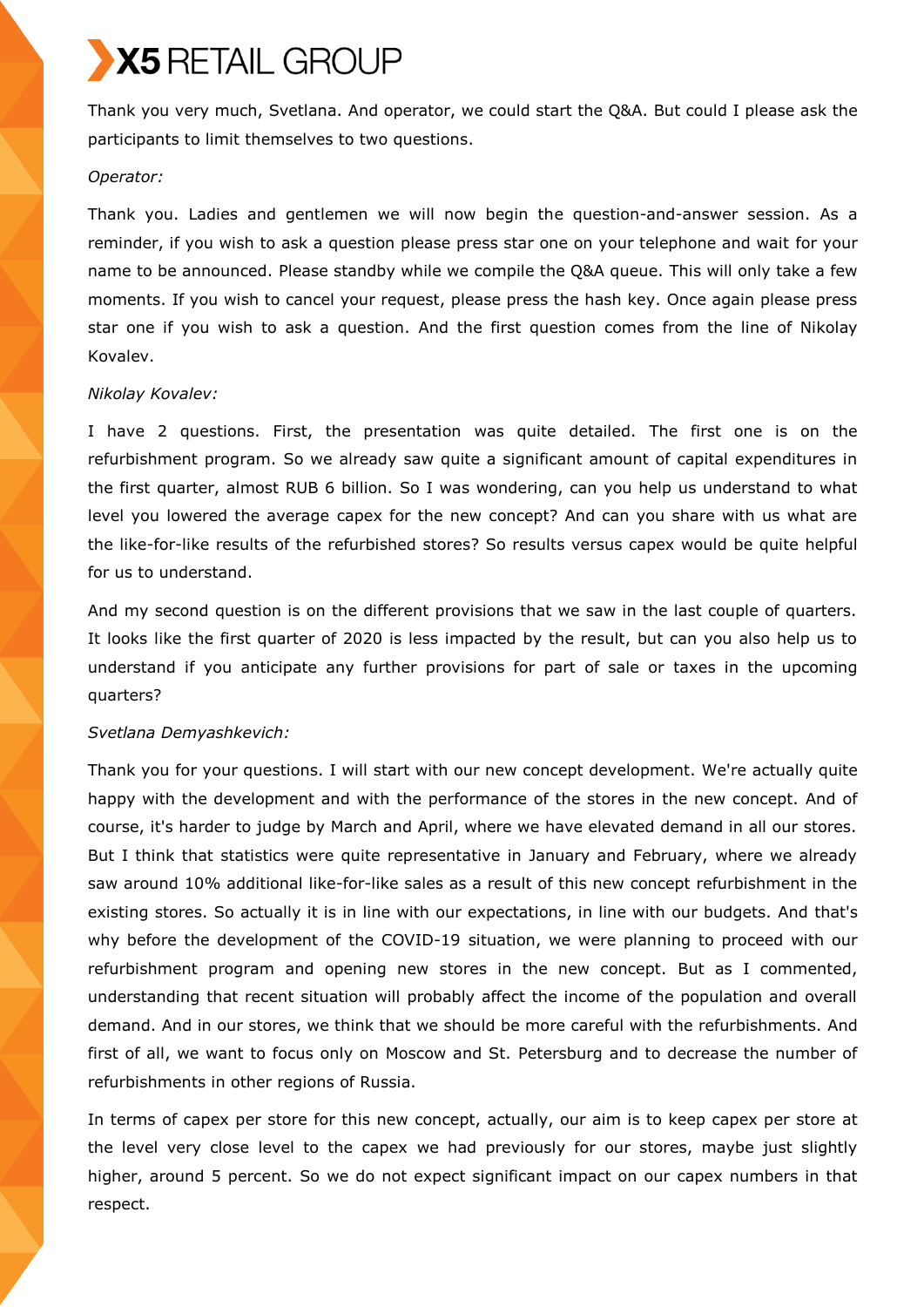

And another question you had on provisions for Karusel and for tax. So regarding Karusel, actually, it will depend on the pace of transfers of Karusel stores into supermarket format, also on the pace of closings of the stores and on individual decisions and negotiations we can have with the landlords. And also, it will depend on the pace of reduction of personnel in these liquidated stores. So yes, we do expect that we will see some results further in next quarters of 2020 and 2021. We do not expect them to be higher than what you saw after the initial effect of the transformation last year, but it's hard to exactly estimate them. As I said, we have a lot of individual factors affecting each particular accrual at each particular quarter. So in terms of tax, tax provision for 2019 for both tax restructuring and tax resulting from the transformation of Karusel was around RUB 5 billion. Yes, it's a material amount. But at the same time, it's not, of course, critical for our P&L.

And as for Karusel, as I commented, I wouldn't expect significant numbers in the future in terms of tax. But as I said, we will accrue probably some of the provisions related to just operational transfers, additional impairment of the stores, et cetera.

#### *Operator:*

Next question comes from the line of Kirill Panarin.

### *Kirill Panarin:*

I've got 2, please. So first, on your gross margin. I wonder to what extent was it helped by changes in sales mix towards dry foods in Q1? So what are the trends in the first quarter gross margin if you adjust it for one-offs, such as different sales mix or higher logistics costs? And what are your thoughts on the outlook? That's the first question.

#### *Svetlana Demyashkevich:*

Well, as I said during the call, the biggest impact on gross margin was on changing cost of logistics due to higher demand and more pressure on our supply chain in March. And we already see that we have less pressure now in April, where the demand normalized. So as I said, for 2020, we do not expect any adverse changes from our initial budgets, both in terms of total EBITDA margin or gross margin. So overall, we see that this negative effect on EBITDA margin resulted from higher logistics costs, from additional personnel costs like bonuses to employees who work under this pressure of coronavirus situation and also some additional expenses that we are making to ensure the safety of our employees and our customers. All these costs are, at the moment, balanced by positive operational leverage and higher revenue that we are receiving. And we do have, I would say, the same expectations for the year going forward.

### *Kirill Panarin:*

OK. Great. And secondly, it would be great to hear your thoughts on competitive dynamics. Do you see smaller players also benefiting now from higher demand? Or do you see them struggling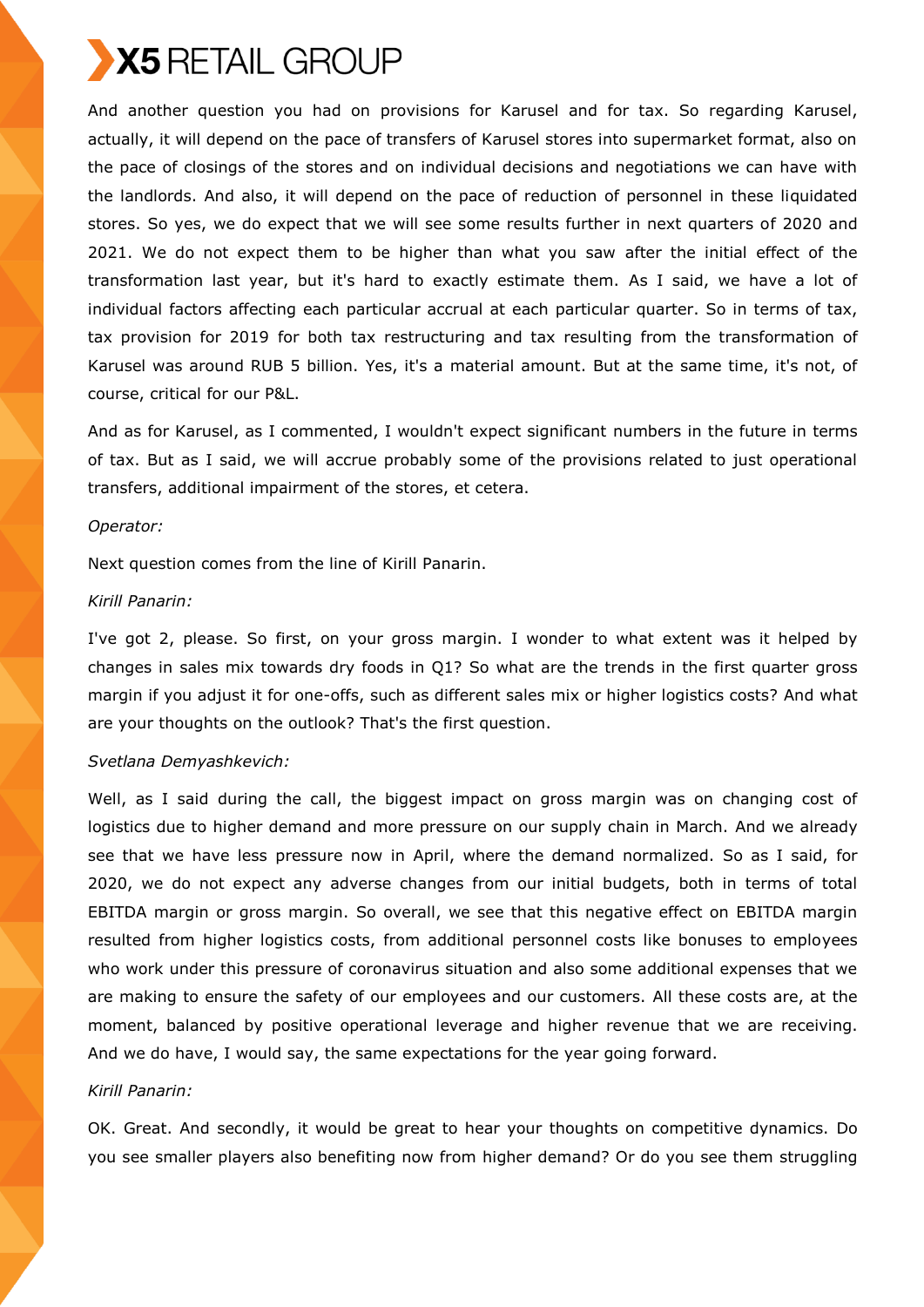for whatever reasons? And do you think that market exits might accelerate over the next 6 to 12 months?

### *Svetlana Demyashkevich:*

We do see, of course, that the proximity format is benefiting the most among all segments. And of course, supermarkets and hypermarkets situated in shopping malls are suffering less traffic. And we even had to close several of our supermarkets located in shopping centers.

In terms of traditional retail, usually, during the crisis, and we saw it in 2014, 2015 and before that, in 2008. Of course, crisis is the time for consolidation of the market. And large players and leaders of the market benefit in this situation due to high efficiency, higher purchasing power, high levels of digitalization, et cetera, et cetera.

### *Operator:*

Next question comes from the line of Elena Jouronova.

### *Elena Jouronova:*

I have a few questions as well. So I wonder, firstly, what is the latest thinking in the company about a more substantial change of strategy in your capital allocation from the retail stores to dark stores, i.e., spending less capex on off-line and more on online? And this question is not just about 2020 but more conceptually about how the company is currently thinking about the future.

### *Igor Shekhterman:*

Thank you for the question. I think the current situation definitely moves us to reconsider our strategy because we are absolutely sure that it will change the consumer behavior. And now we are in the process of developing of our strategy and changing our plans for the next 2, 3 years. And we will discuss our new strategy with the Board in the beginning of July, and I'm sure we will present our new strategy on Investor Day in October.

But definitely, regarding the changing behavior there will be the new way of online delivery. And so we see that now practically most of the competitors who have online delivery are growing quite quickly. And we understand that it will be not just for this time, that people will like these services, and we are sure that the change in customer behavior will also change the demand for this services for the longer time, and it will change the economics. Even now we see that unit economics is changing positively for us, and we see a big potential demand for these services.

Buying food through remote channels is becoming the mainstream. It's absolutely understandable for us, and we have accelerated the development of our express delivery infrastructure. If the increased demand for the service exceeds our current expectation, we could increase the number of stores with express delivery service to 500 in 10 Russian regions. And thanks to our infrastructure development last year, now we have very good infrastructure, IT model, and we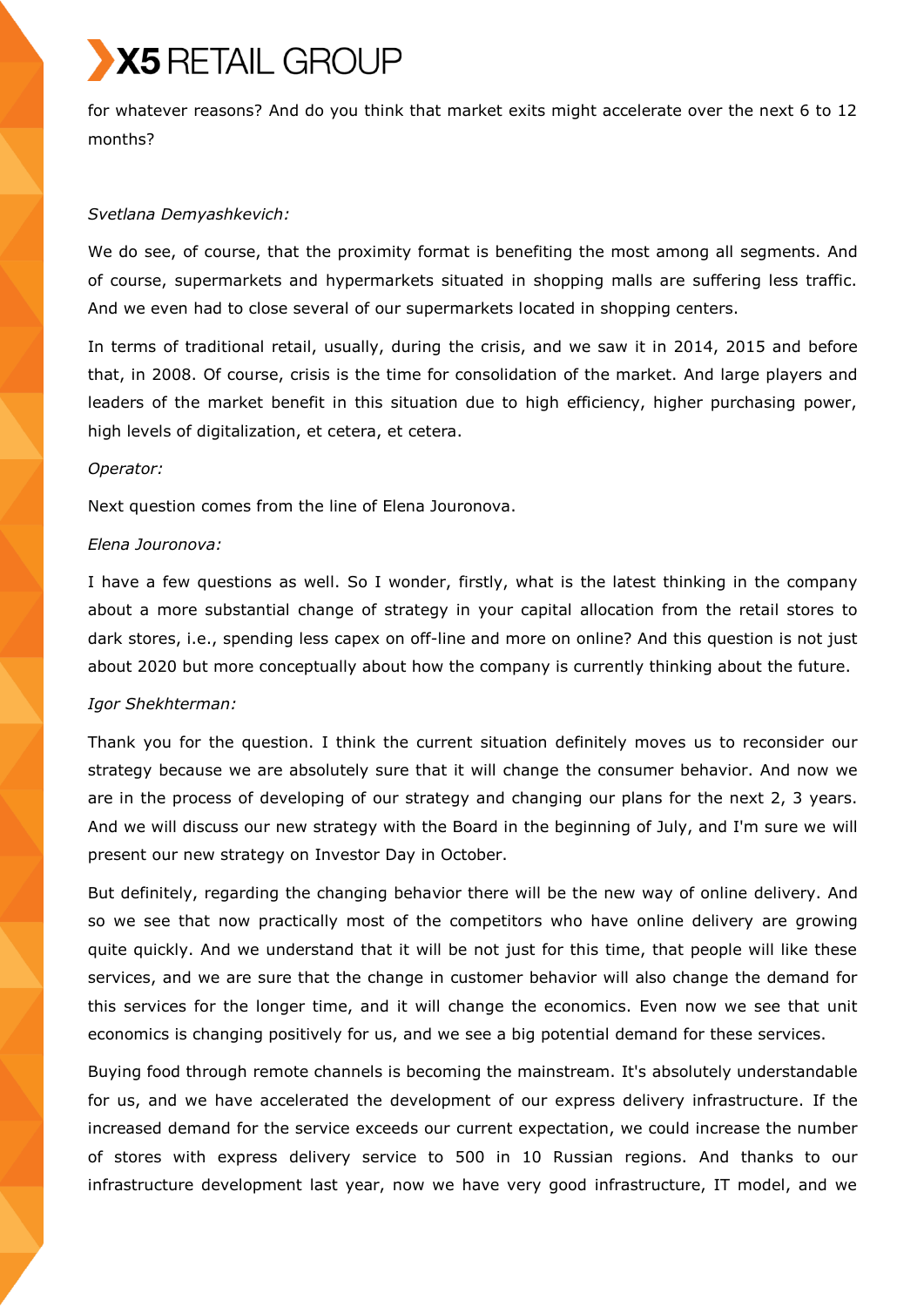can quickly roll out. For instance, in March, we added 10 new stores to online delivery per week. Now we can include even more stores every week.

### *Elena Jouronova:*

And if I may ask a follow up. I actually have no doubt about very strong competitive advantages that X5 has in terms of online. But there is one element which currently, in my opinion, you lack, and that's the last mile. And that's capacity – that of courier that will allow you to achieve much faster click-to-consume or click-to-eat time, whatever is the right way to call it. So how are you doing the last mile currently? Who is your logistics partner? And most importantly, what kind of investment do you think you need in order to match what the services like LavkaLavka and Samokat are able to offer?

### *Svetlana Demyashkevich:*

Well, first of all, we have 2 models, which are quite different in terms of their logistics. For Perekrestok.ru, our online supermarket, we have dark stores and our own delivery with our own couriers and trucks. And actually, yes, we do invest more this year. And we'll rechannel some of the capex that we planned in terms of faster openings of off-line stores. Part of this capex will be rechanneled to faster opening of new dark stores for Perekrestok Online and to buying more trucks to ensure that we're able to meet this elevated demand from our customers.

In terms of express delivery, which we have for Pyaterochka and Perekrestok, so far we outsource to several companies that provide couriers. And the picking is done by employees of Pyaterochka or Perekrestok, depending on the format. So it's a hybrid model at the moment. It doesn't need any additional capex, as you can see. On the opex, it depends on a unit economy. And what we see already is that, of course, with high demand and higher density and higher share, the unit economy improves both for express delivery and for Perekrestok.ru.

### *Igor Shekhterman:*

And it's also one of the important expenses in online delivery is digital marketing. Particularly now, we excluded it from our P&L because now we do it without any digital marketing.

## *Svetlana Demyashkevich:*

Yes, of course. At the moment, we are able to attract new customers without any additional marketing spend. And it will allow us, I think, even after the end of lockdown, to keep this new inflow of customers who've already tried us and will be happy with our service.

### *Igor Shekhterman:*

And regarding capex, X5's dark store we transformed from a former Pyaterochka, we do it practically without any capex. We just took a Pyaterochka stores that were not performing so well and transformed them to dark stores.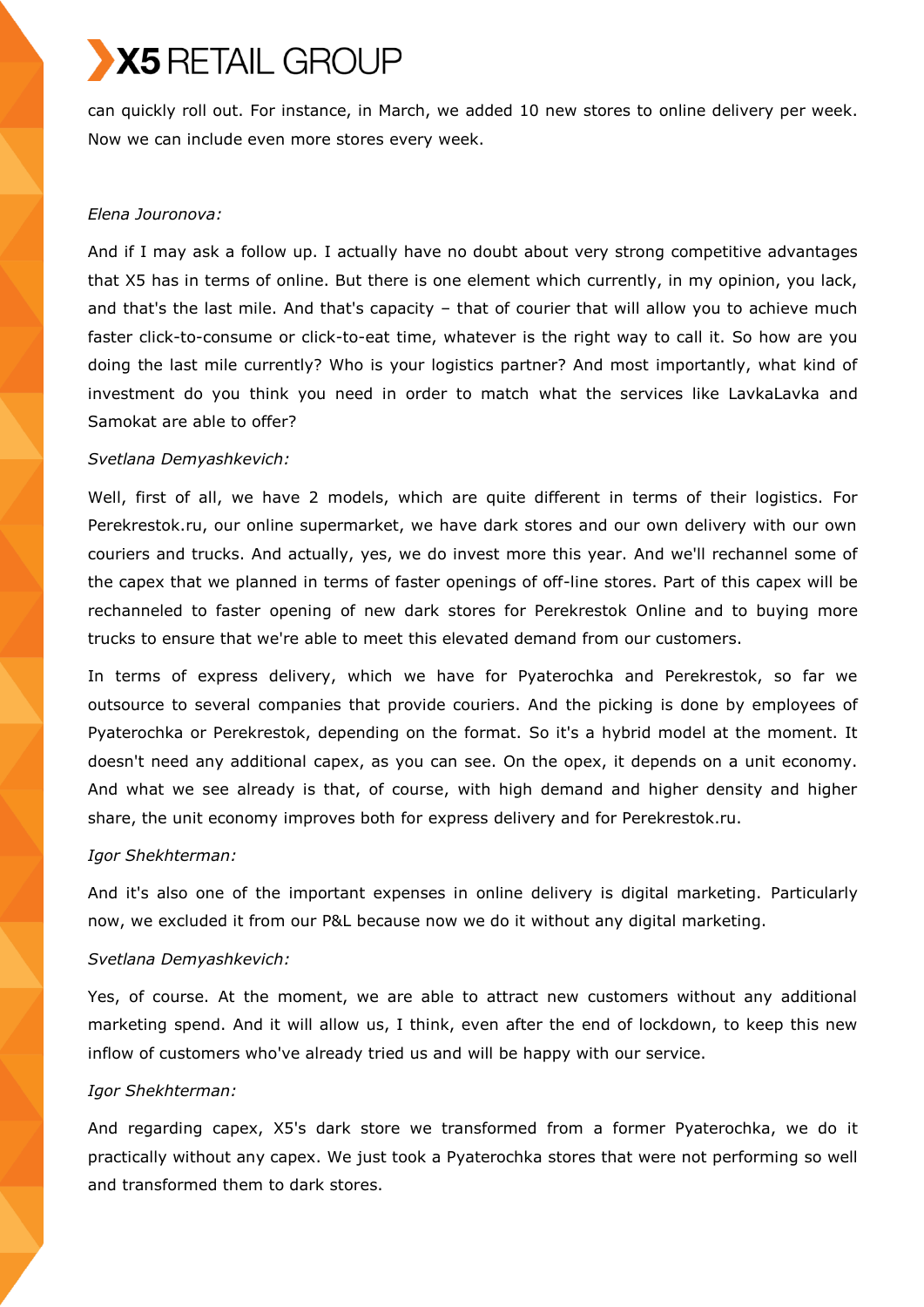## *Svetlana Demyashkevich:*

That's the third, I would say, format that also we are exploring. It's in the pilot mode for now. We just took several Pyaterochkas, which were underperforming and transformed them into dark stores. We'll see what model of express delivery ensures higher-return investments and higher speed of growth. And probably, we'll proceed with some combination of these models and our strategy going forward.

## *Igor Shekhterman:*

And I think one of our benefits compared digital competitors like Samokat and LavkaLavka is that we have 2x higher average ticket here because we have a higher number of SKUs.

Svetlana Demyashkevich:

Yes. Not mentioning the purchasing power, of course, for all our food categories, which is a huge benefit.

## *Igor Shekhterman:*

And 30 percent of our customers in express delivery are new customers.

*Operator:*

There are no more questions at this time. Please continue. Oh, we've got another one, if that's OK.

*Igor Shekhterman:*

Yes. Sure.

*Operator:*

Sorry. It came from the line of Nikolay Kovalev.

## *Nikolay Kovalev:*

I have a quick clarification question. I just like to estimate, 20 percent cut in store openings and 40 percent cut in refurbishment program. Is it fair to assume that capex might go down by around RUB 15 billion this year versus the target we discussed during the late strategy day? Or it will be somehow offsetting digital transformation?

## *Svetlana Demyashkevich:*

It's hard to comment because I don't know your target. But yes, if we're talking about our budgeted numbers, the promos, the forecast we have internally is lower than the budgeted number for capex. Surely, it will decrease mostly as a result of decreasing number of store openings and a decreasing number of refurbishments. We do rechannel, as we commented earlier, some of this capex into new online models. But the numbers, of course, are not that material compared to off-line stores. So overall, as I said, we do expect that capex should be not more than the level of last year's capex.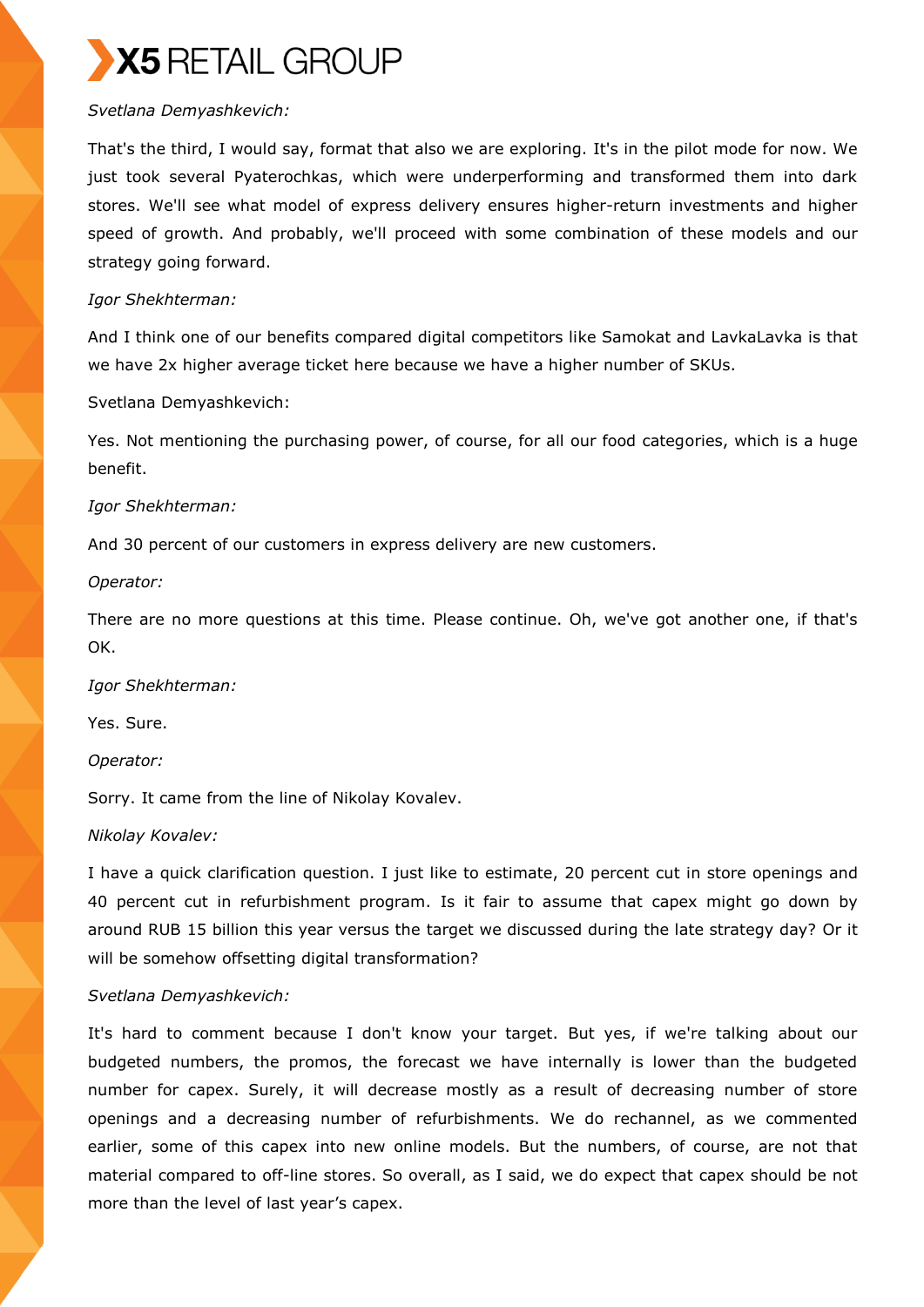

### *Operator:*

Next question from the line of Maxim Nekrasov.

### *Maxim Nekrasov:*

My first question is a bit of like clarification regarding your 2020 budget. So Svetlana mentioned that basically your sales growth expectations and margins have not changed much versus previous scenarios. And does it mean that you expect basically the similar growth as before but with 20 percent lower openings and 40 percent lower refurbishment this year?

### *Svetlana Demyashkevich:*

Well, as we see, we have higher growth in the first quarter than we planned. And actually, the result of April in terms of revenue growth and even like-for-like performance is also higher than we budgeted initially. We do expect that probably it will be compensated by slower growth in the end of second quarter and going to the third quarter because probably the income of population will be pressured.

At the same time, of course, there will be some positive factors also like rechanneling some of the demand from HoReCa and also a decrease, of course, in tourism and all people staying in Russia probably for the summer. It will also have some positive effect on the demand. It's hard now to estimate overall effect but weighting negative and positive factors that we already know, we see that with high probability we can leave at least our budgeted revenue numbers at the same level.

### *Maxim Nekrasov:*

OK. My second question is regarding the promo activity. So in the press release, you mentioned that some of the gross margin decline was related to higher-priced investments made in January and February. So if you could disclose what – like how much higher the share of promo was in January-February year-on-year? And how much higher it was in the first quarter? And whether you think it is fair to assume it should be lower on a year-on-year basis in the second quarter and potentially the second half of this year, considering the high base in terms of promo activity last year?

### *Svetlana Demyashkevich:*

Well, first, let me remind you that we made some price investments in the second half of 2019. And you also might remember that we had higher levels of promo activities in the fourth quarter of 2019 following overall trends in the market.

So actually, after the fourth quarter in January and February, the level of promo stabilized and remained at around 35%, actually decreased from around 40% in the fourth quarter of 2019. But when you're comparing the result of first quarter this year and results of the first quarter last year, of course, you will see the discount in terms of gross margin. Probably the same difference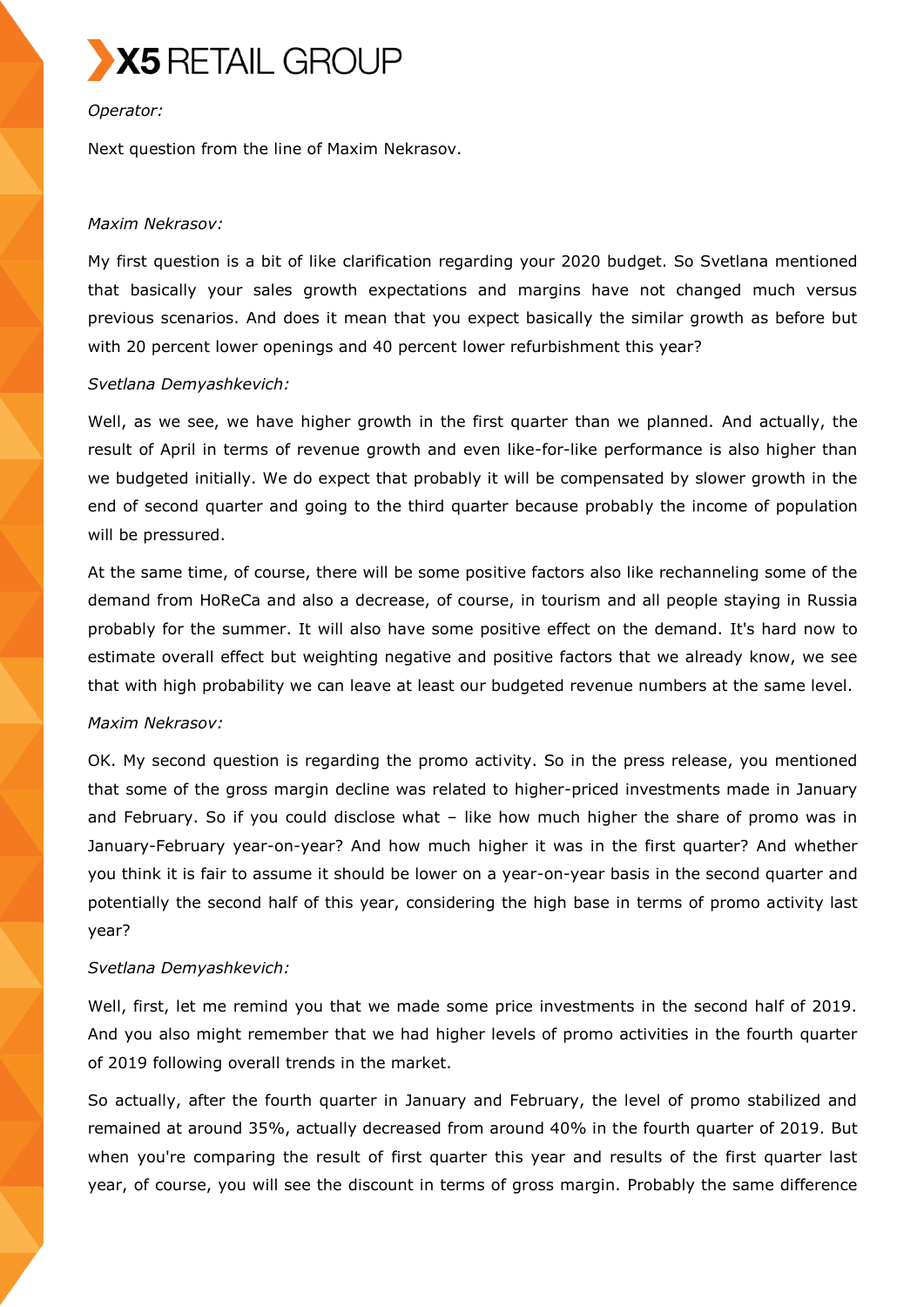will be for the second quarter of the year, just because of the price investments we did in the second half of 2019 into overall levels of commercial margin.

At the same time, of course, we are looking at changes in the mix, but also in increasing average share. And as I commented, we have very positive trend in April. We do see that the basket is increasing. And we also think that some part of this increase is due to an inflow of customers from HoReCa to food retail. It also increased the numbers of – number of new assortments in the basket.

Also, a factor that affects gross margin is the level of inflation. And in January and February, the level of inflation in 2020 was lower than we had in 2019. The difference was quite significant. If the difference in inflation in the second quarter and going forward will be less, then also the gross margins will be less affected.

And again, we do have less pressure on logistics at the moment, which also is positive news. And of course, we constantly continue to work on our shrinkage levels. And we do expect that some further improvements that we will see during the year in that respect.

### *Operator:*

Next question comes from the line of Marat Ibragimov.

### *Marat Ibragimov:*

In the third quarter, you booked slightly more than RUB 1 billion in FX loss. This relates to accounts payable on import contract. Do you think it would make sense to hedge this FX risk, your FX exposure to FX future or options going forward? So it's too costly, and it is not a good way for you to hedge this risk.

### *Svetlana Demyashkevich:*

We actually address this question on our hedging policy each year when we consider and adjust our finance policy in the end of each year in December, discussed with the Audit Committee and our Supervisory Board. And each year before making this decision, we do a backtesting on what would be the overall results in case we hedge our exposure. And every time, actually, the results of backtesting are negative. So that's why actually we do not use hedging options.

At the same time as you see, our exposure to FX is not that significant for the company. And in every case where we do have this exposure, we usually have the ability to negotiate. For example, we still have a couple of rent contracts in dollars. And as soon as we have the devaluation, we started to negotiate to renegotiate the terms of this contracts.

We also usually are able to spot this devaluation through the prices through the shelf inflation, and that was actually the case in '14 and '15, where even with high devaluation that we face at the moment, we're able to keep our EBITDA margin quite stable.

*Marat Ibragimov:*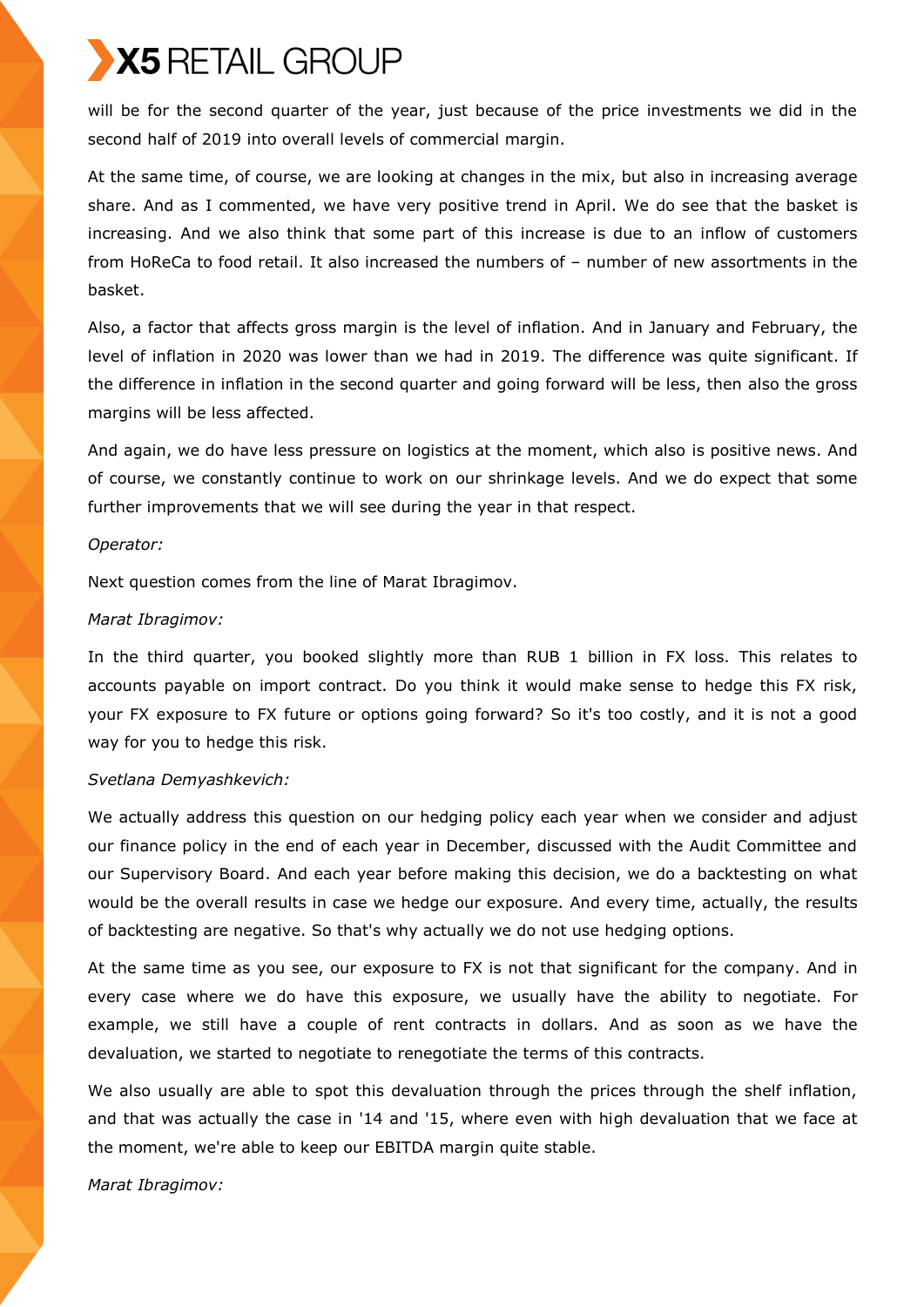OK. And my next question about FX – sorry, price inflation from your suppliers, what you see, how – and generally policy when you see that some supplier wants to raise its seller price due to some reason, for example, due to rouble devaluation. You are trying to postpone this as much as possible. You don't accept this request? What's your policy? And how much of this inflation you pass on to customers?

## *Igor Shekhterman:*

On currency, I don't see visible growth in producer prices.

## *Marat Ibragimov:*

OK. But in case of import – not import, but from wholesalers which import their stuff from abroad, apparently, they're facing higher costs due to rouble devaluation. Don't they apply to you to raise prices?

## *Svetlana Demyashkevich:*

Now overall, the share of imported goods or goods, which are linked to fixed drivers in their cost is actually not that significant. For example, the share of direct imports in our revenue is only around 4%. And mostly, we are talking about fresh products, fruits and vegetables.

And I would say, in all core categories and in all categories, which are essential during the time we are now. Actually, we have internal supply. We have local suppliers predominantly working in roubles. So I would say that we are quite hedged in this respect, and we don't see this as a major structural issue for us.

### *Operator:*

It comes from the line Alexey Krivoshapko.

## *Alexey Krivoshapko:*

Actually I have 2 forward accounting questions. Second, can you shed some light in the quarter inside your depreciation charge, which went up quite a lot versus Q4? How much was this impairment of something which was related to the Karusel in absolute numbers?

## *Svetlana Demyashkevich:*

Overall impact of impairment of Karusel transformation was around RUB 470 million.

## *Alexey Krivoshapko:*

OK. And I guess the second question is like, if you were to borrow today kind of given where rates are, what would be your current of cost of debt?

## *Svetlana Demyashkevich:*

The last actual placement, the bond issue that we did just recently was last week. Actually, we received money just this week was at the rate of 6.9%. So I think that it's quite a good rate for us, even below our expectation, I would say.